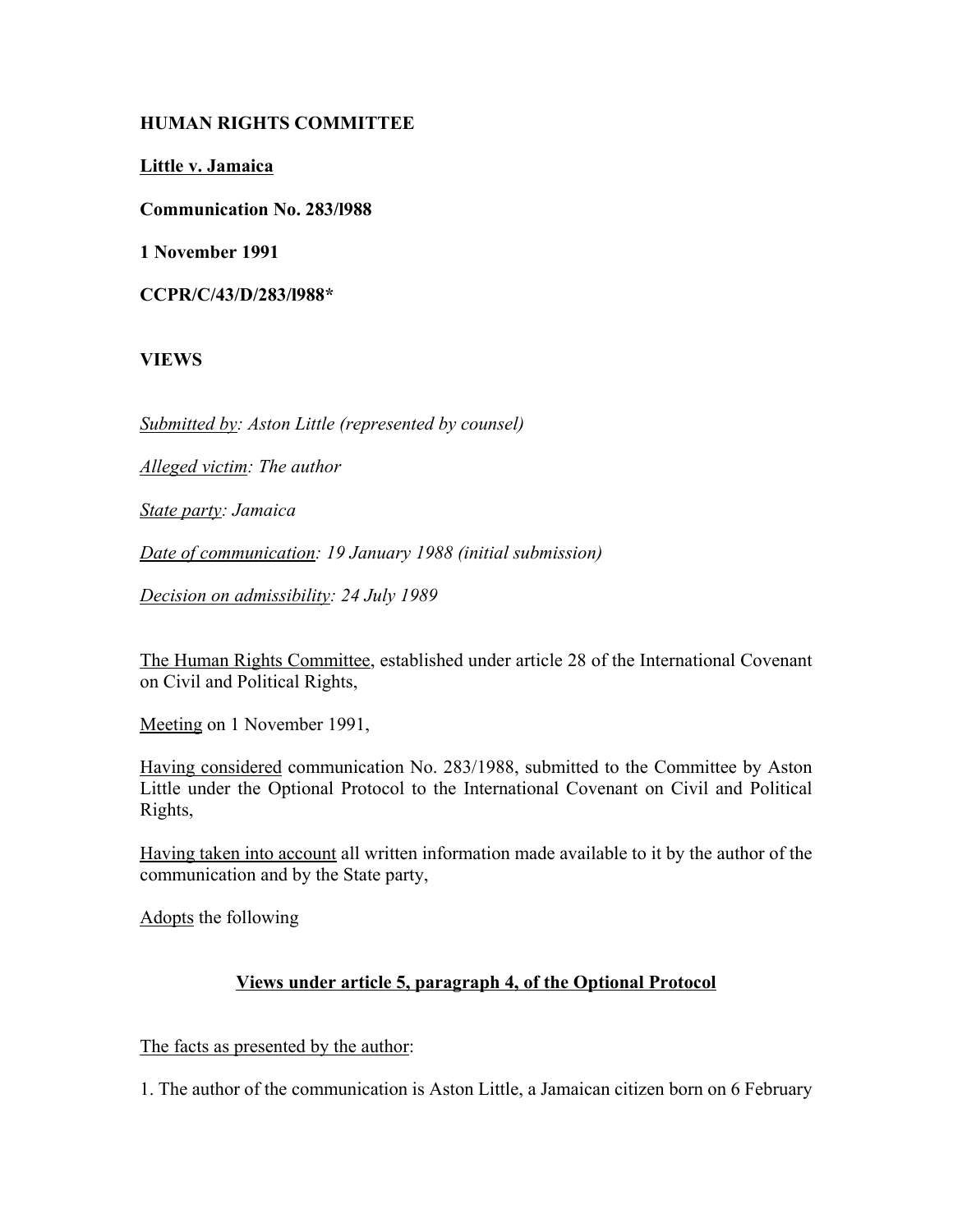1952 at Maroon Town, Jamaica, and currently awaiting execution at St. Catherine District Prison, Jamaica. He claims to be the victim of a violation by Jamaica of articles 6, 7, lO, and l4, paragraphs 1, 2, 3(b),(d), (e), and 5 of the International Covenant on Civil and Political Rights. He is represented by counsel.

2.1 The author was arrested on 12 January 1982 on suspicion of having murdered, on 9 January 1982, one Oswald Dawes. After his apprehension, the arresting officer allegedly hit him with his gun. The prosecution contended that the author had made a statement to the arresting officer, one Detective Corporal C., to the effect that he was not the only one involved, and that one O.B. and her daughter, L.D., also knew about the crime. The author denied ever having made such a statement. Subsequently, the investigating officer suggested to him that he should plead guilty to the charge of murder; when the author professed his innocence, the officer threatened to use O.B., who had been charged along with the author, as the prosecution's principal witness against him.

2.2 The author was detained until 16 February 1982, when he was released on bail; on 31 March 1983 he was again remanded in custody. On 24 April 1984 he was charged with the murder of Mr. Dawes; he went on trial in the Circuit Court of Spanish Town between 23 and 25 July 1984. Upon conclusion of the trial, the jury at first did not return a unanimous verdict; having been told by the judge to reconsider the evidence, it again retired and thereafter returned a guilty verdict. During the trial, the woman who had initially been charged with him, O.B., did in fact testify against the author, and it was, **inter alia**, on the basis of her testimony that he was convicted.

2.3 On 31 July 1984, the author appealed to the Court of Appeal of Jamaica on the grounds that the judge had misdirected the jury (a) on the issue of corroborative evidence, and (b) on the value of the author's alleged confession made after his arrest. On 20 January 1986, the appeal was dismissed. Early in 1989, the author petitioned the Judicial Committee of the Privy Council for special leave to appeal; the petition was dismissed on 5 May 1989. With this, it is submitted, available domestic remedies have been exhausted.

# The complaint:

3.1 The author submits that the conduct of the trial violated article 14, paragraph 1, of the Covenant, because the trial judge's instructions to the jury on the issue of "corroborative evidence" were inadequate. It is submitted that these directions were vitally important given that (a) the testimony of O.B. provided the only evidence against the author, (b) her evidence was inconsistent with respect to the author's possession of the knife with which Mr. Dawes had been stabbed; and (c) no motive on the part of the author was ever established. Counsel further submits that the trial judge wrongly directed the jury that the statement made by the author in the presence of Det. Corp. C. ("ah no mi alone involve. L. and O. no about it too") amounted to a confession of murder: these words could not have amounted, in law, to a confession. It is further submitted that the judge should have directed or warned the jury that a mere "involvement" in any crime cannot necessarily be deemed, in the absence of further evidence, to amount to participation sufficient to establish guilt. Pursuant to the judge's instructions, the jury had to convict Mr. Little if it was convinced that he had played some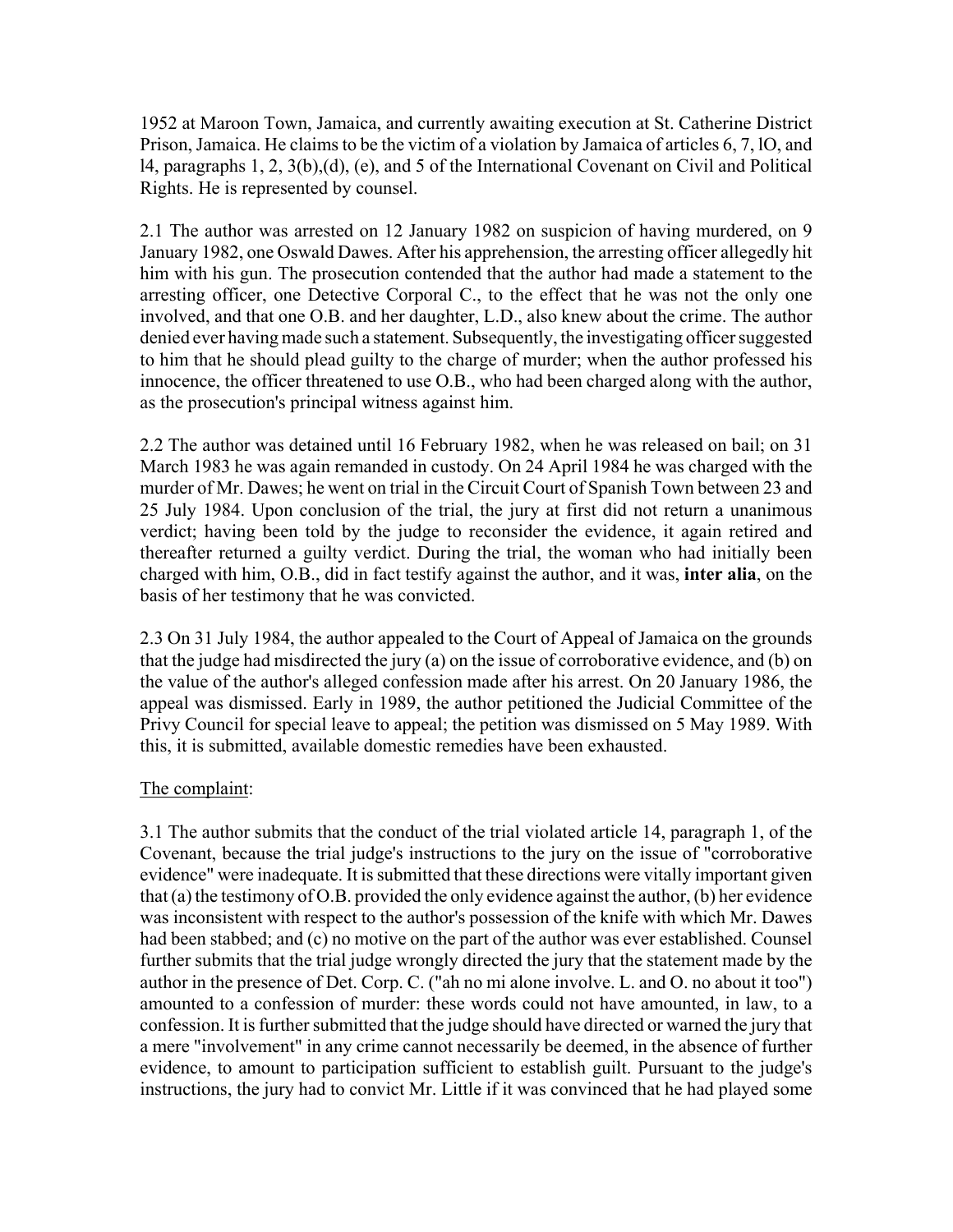part in the overall enterprise but remained unsure as to whether he was a principal or an abettor.

3.2 The author further claims that he was denied adequate time and facilities for the preparation of his defence, contrary to article 14, paragraph 3(b), as well as inadequate facilities to crossexamine witnesses, contrary to article 14, paragraph 3(e). He states that he was assigned two representatives, Mr. A.S. and his assistant, Ms. H.M.; although they were assigned to the case prior to the hearing before the examining magistrate, the author only had a brief interview with Ms. H.M. prior to the preliminary hearing. He further only met once for about 30 minutes with Mr. A.S. about one month before the trial. The author submits that his representatives were inexperienced and did not adequately consult with him in preparation of the defence. Thus,

(a)the statements of the prosecution witnesses were not reviewed with the author;

(b)his comments on the case of the prosecution were not acted upon by his representatives;

(c)he had only 10 minutes at the end of each trial day to consult with counsel;

(d)inconsistencies in the testimony of O.B. were picked up by the author and notified to counsel, who failed to take any action;

(e) counsel initially intended to call the author to testify but then changed his mind;

(f)at least one witness identified by the author as capable of providing relevant and credible evidence on his behalf was not called by A.S., who indicated that this was unnecessary, without however providing an explanation;

(g) the author pointed out that the distance between the bar where he had been drinking and the **locus in quo** was such that he could not possibly have killed Mr. Dawes and made it in time for the beginning of his work shift at 7 a.m. The author's presence in the bar and on the bus to work could have been established, but counsel did not investigate the matter, in spite of requests to this effect formulated by the author.

3.3 The author acknowledges that the Court of Appeal assigned a lawyer, Mr. W.C., to him for the preparation of the appeal. He submits, however, that he was not consulted by this lawyer either before, during or after the appeal; he addressed several letters to W.C. before and after the hearing of the appeal, requesting an interview, but his letters went unanswered. It is submitted that this situation constitutes a violation of article 14, paragraphs 3(b), (d), and 5, of the Covenant.

3.4 Counsel claims that the delays in the judicial proceedings in his client's case constitute violations of articles 7, lO, and l4, paragraphs 3(c) and 5, of the Covenant. Thus, two years and six months passed between arrest and trial and sentence, one year and seven months between conviction and the dismissal of the appeal, and three years and four months between the appeal and the dismissal of Mr. Little's petition for special leave to appeal to the Judicial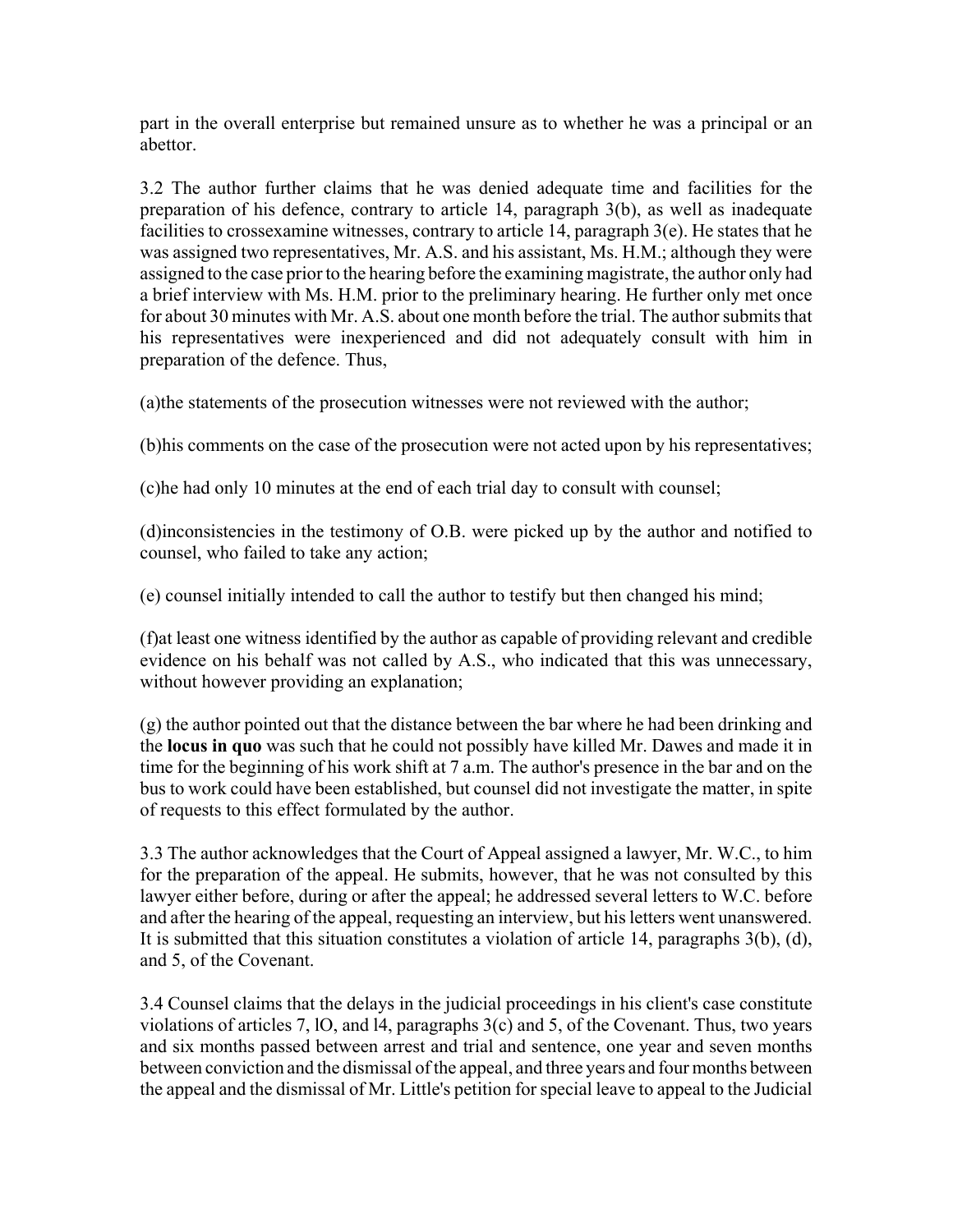### Committee of the Privy Council.

3.5 In this context, it is submitted that the Court of Appeal of Jamaica never issued a properly reasoned judgment in the case. It was only on 31 January 1989 that counsel representing the author before the Judicial Committee received a note from the Registrar of the Court of Appeal of Jamaica, signed by one of the judges on appeal. This note merely states that the Court of Appeal considered counsel's submissions to be devoid of merit, that there was no ground on which an application for leave to appeal could be based, and that the application was, accordingly, refused by oral judgment. Counsel submits that this note does not constitute proper grounds for the dismissal of the appeal, as it fails to address the central issue of corroboration, namely whether the statement allegedly given by Mr. Little to the police after his arrest was capable of corroborating the evidence of the prosecution's only witness, O.B.

3.6 The author further submits that the conditions of his detention are inhuman and degrading, amounting to a violation of articles 7 and 10 of the Covenant. He confirms the findings of a recent report on prison conditions in Jamaica, including the death row section of St. Catherine District Prison to which he is confined, prepared by an American nongovernmental organization.<sup>1</sup> Specifically, he complains that prison conditions are extremely insalubrious, with waste littering the area and constant unpleasant odours. A slop bucket in his cell, filled with human excrement, waste and stagnant water is only emptied once a day. Inmates are required to share eating utensils made of plastic, which are not properly cleaned. Finally, the daily time devoted to recreational activities is often limited to half an hour. Combined, these conditions are said to violate the author's inherent dignity, protected byarticle 10, paragraph 1. Furthermore, the treatment allegedly constitutes cruel, inhuman and degrading treatment within the meaning of article 7, particularly if taking into consideration the inherent uncertainty of the author's position as a person under sentence of death, prolonged by the delays in the judicial proceedings referred to in paragraph 3.4 above. Finally, the mental anguish and anxiety resulting from prolonged detention on death row in themselves are said to violate article  $7<sup>2</sup>$ 

3.7 With regard to the requirement of exhaustion of domestic remedies in respect of the author's claim under article 7 of the Covenant, counsel refers to the decision of the Judicial Committee of the Privy Council in the case of **Noel Riley et al. v. Attorney General**, where it had been held that whatever the reasons for or length of delay in executing a sentence of death lawfully imposed, the delay could afford no ground for holding the execution of the sentence to be in contravention of Section 17 of the Jamaican Constitution (similar to article 7 of the Covenant).<sup>3</sup> Counsel submits that, on the basis of judicial precedent, any constitutional motion based on this ground would inevitably fail.

3.8 Furthermore, counsel submits that a constitutional motion based on alleged violations of the right to a fair trial (Sections 20 and 25 of the Jamaican Constitution) would not be an available and effective remedy within the meaning of the Optional Protocol. If the State party submits that Mr. Little should argue before a court of lower jurisdiction in Jamaica issues which he had already placed before the Judicial Committee of the Privy Council, then, as noted by the International Court of Justice in a recent decision, the State party should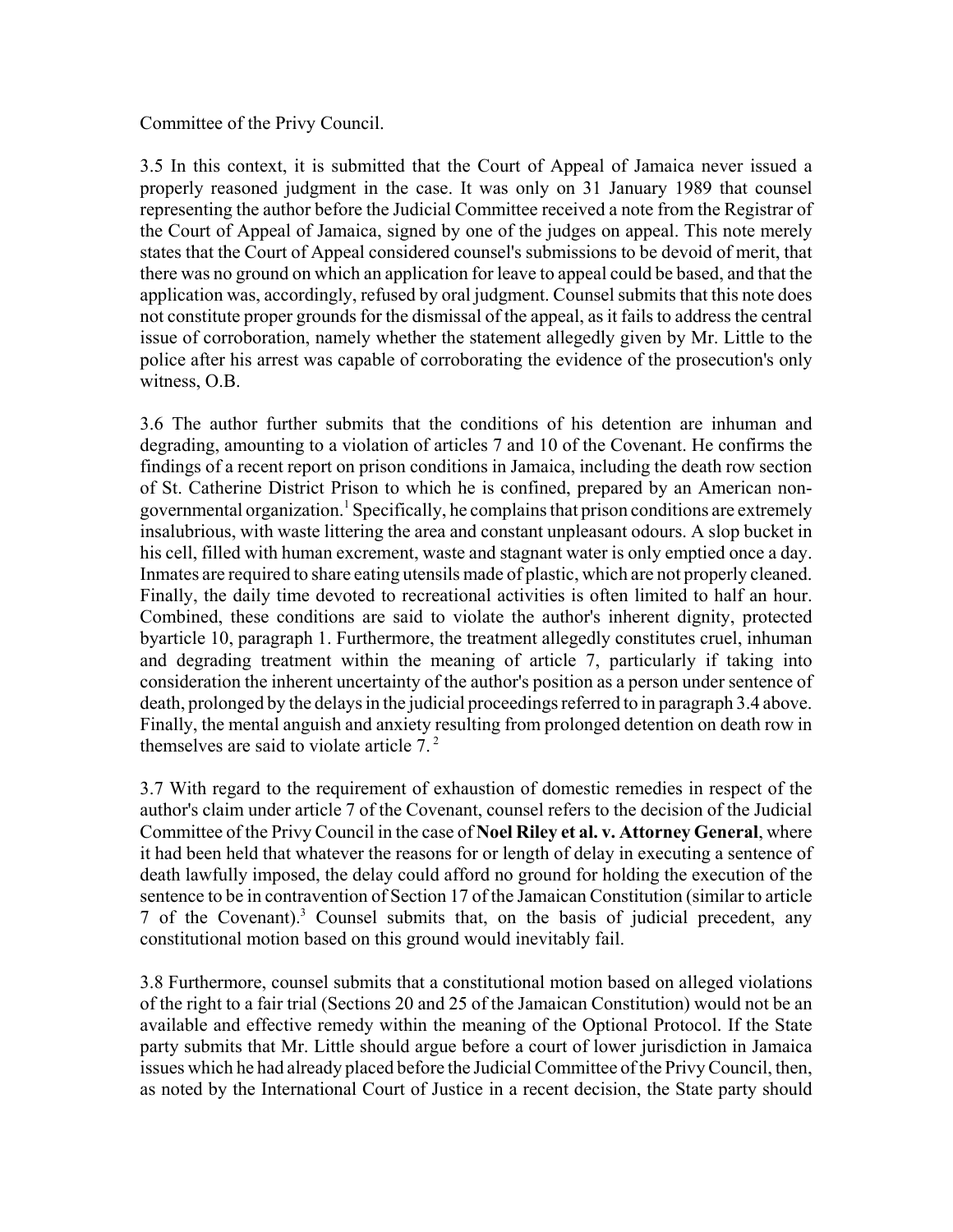provide authority for that contention.<sup>4</sup> More specifically, counsel observes that no legal aid is provided for constitutional motions pursuant to the Poor Prisoners' Defence Act (1961) or the Poor Persons (Legal Proceedings) Act 1941, at Appendix 6 and Associated Rules. The Poor Prisoners' Defence Act only allows for the grant of legal aid certificates in respect of "appropriate proceedings", defined as the preliminary examination, the trial or any subsequent appeal from conviction. Constitutional motions are not appeals from conviction but applications for constitutional redress. As the Poor Persons(Legal Proceedings) Act 1941 was enacted before the Jamaican Constitution, the "legal proceedings" referred to in the Rules do not include applications to the Supreme Court. In any event, the author has not succeeded in securing legal representation in Jamaica to argue a constitutional motion on a **pro bono** basis.

### The State party's observations:

4. The State party, in a submission of 21 June 1989, contends that the communication is inadmissible because of the author's failure to pursue remedies available to him under the Jamaican Constitution. It notes that the provisions of the Covenant invoked by the author are coterminous with the rights protected by Sections 14, 17 and 20 of the Jamaican Constitution. Under Section 25 of the Constitution, anyone who alleges that any of his fundamental rights has been, is being or is likely to be contravened in relation to him, may, without prejudice to any other available action with respect to the same matter, apply for constitutional redress.

### The Committee's admissibility considerations and decision:

5.1 At its 36th session, the Committee considered the admissibility of the communication. It noted the State party's contention that the communication was inadmissible because of the author's failure to apply for constitutional redress. In the circumstances of the case, the Committee found that recourse to the Constitutional Court under Section 25 of the Constitution was not a remedy available to the author within the meaning of article 5, paragraph 2(b), of the Optional Protocol.

5.2 On 24 July 1989, the Committee declared the communication admissible in so far as it appeared to raise issues under article 14 of the Covenant.

### The State party's objections to the admissibility decision and the Committee's request for further clarifications:

6.1 The State party, by submission of 10 January 1990, rejects the Committee's findings on admissibility and challenges the reasoning described in paragraph 5.1 above. It argues, in particular, that the Committee's arguments reflect a misunderstanding of the relevant Jamaican law, especially the operation of Section 25(1) and (2) of the Constitution. In its opinion, the proviso to Section 25(2) cannot apply to the case, as the constitutional remedy under Section 25 is distinct from and independent of any appellate remedies pertaining to a criminal charge. The State party refers to the case of **Noel Riley v. Attorney General** (see paragraph 3.7), in which the appellant, after exhausting his criminal appeals, filed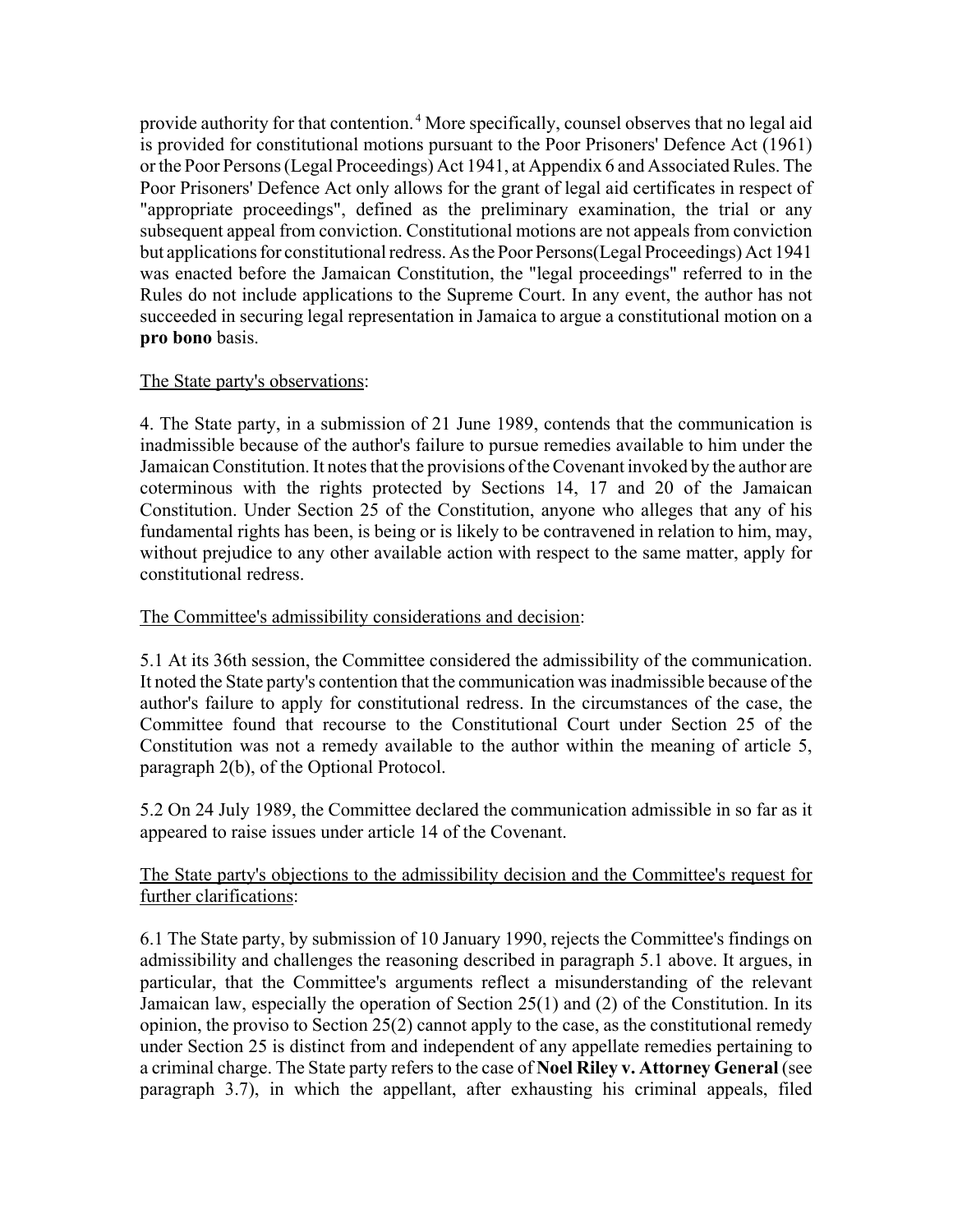aconstitutional motion alleging violations of certain of his constitutionally guaranteed rights. The decision of the Supreme Court was in turn appealed to the Court of Appeal and to the Judicial Committee of the Privy Council.

6.2 In a further submission dated 10 October 1990, the State party argues that the proviso to Section 25 (2) would only be applicable to a person whose criminal appeal had been adjudicated by the Judicial Committee of the Privy Council if the right whose violation has been alleged, has been the subject of judicial determination by the Judicial Committee. In Mr. Little's case, the State party notes, the issue of a violation of the right to a fair trial was not determined by the Judicial Committee. In the State party's opinion, the Committee's admissibility decision

"would render meaningless and nugatory the hard earned constitutional rights of Jamaicans and persons in Jamaica by its failure to distinguish between the right to appeal against the verdict and sentence of the court in a criminal case and the "brand new right" to apply for constitutional redress granted in 1962."

6.3 As to the author's claim concerning inadequate preparation of his defence, the State party notes that article 14, paragraph 3(b), of the Covenant is coterminous with Section 20, paragraph 6(b), of the Jamaican Constitution, and adds that the author should have seized the Supreme Court of the alleged violation of his rights under this provision.

6.4 As to the author's allegation that he was denied a fair trial because the judge misdirected the jury on the issue of "corroborative evidence", the State party, by reference to the Committee's jurisprudence,  $5$  submits that this claim seeks to raise issues of evaluation of facts and evidence in the case, which the Committee has no competence to evaluate.

6.5 In June 1991, counsel informed the Committee that the Supreme (Constitutional) Court had rendered its judgment in the cases of Earl Pratt and Ivan Morgan, on whose behalf constitutional motions had been filed earlier in 1991.<sup>6</sup> In the light of this judgment and in order better to appreciate whether recourse to the Supreme (Constitutional) Court was a remedy whichthe author had to exhaust for purposes of the Optional Protocol, the Committee adopted an interlocutory decision during its 42nd session, on 24 July 1991. In this decision, the State party was requested to provide detailed information on the availability of legal aid or free legal representation for the purpose of constitutional motions, as well as examples of such cases in which legal aid might have been granted or free legal representation might have been procured by applicants. The State party did not forward this information within the deadline set by the Committee, that is, 26 September 1991. By submission of 10 October 1991, the State party replied that no provision for legal aid in respect of constitutional motions exists under Jamaican law, and that the Covenant does not require the States parties to provide legal aid for this purpose.

Post-admissibility proceedings and examination of merits:

7.1 In the light of the above, the Committee decides to proceed with its consideration of the communication. It has taken note of the State party's arguments on admissibility formulated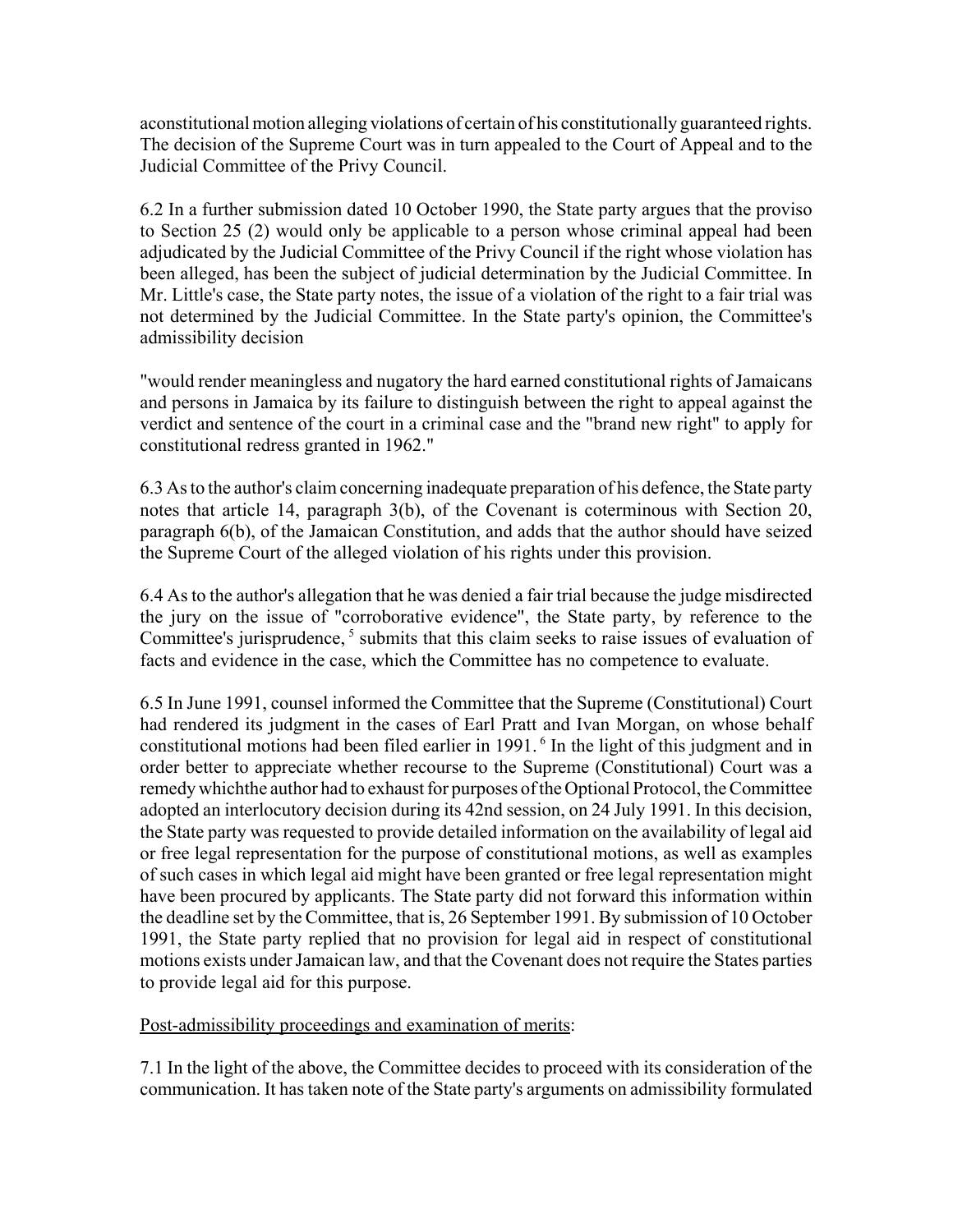after the Committee's decision declaring the communication admissible insofar as it raised issues under article 14 of the Covenant, and the author's further claims concerning violations of articles 7 and 10 of the Covenant, which were only substantiated after the Committee's admissibility decision.

7.2 The State party argues that the provision to Section 25(2) of the Jamaican Constitution cannot apply in the case, as the alleged breach of the right to a fair trial was not placed before the Judicial Committee of the Privy Council and thus not subject to judicial determination by that body. Based on the material placed before the Committee by the author, this statement would appear to be misleading. The author's petition to the Judicial Committee, dated 23 January 1989, submits that he was the victim of a miscarriage of justice. The Committee observes that the issue of whether or not a particular claim was the subject of a criminal appeal should not necessarily depend upon the semantic expression given to a claim, but on its underlying reasons. From this broader perspective, Mr. Little was in fact also complaining to the Judicial Committee of the Privy Council that his trial was unfair, in violation of Section 20 of the Jamaican Constitution. Furthermore, the courts of every State party should **ex officio** test whether the lower court proceedings observed all the guarantees of a fair trial, **a fortiori** in capital punishment cases.

7.3 The Committee recalls that by submission of 10 October 1991, the State party indicated that legal aid is not provided for constitutional motions. In the view of the Committee, this supports the finding, made in its decision on admissibility, thata constitutional motion is not an available remedy which must be exhausted for purposes of the Optional Protocol. In this context, the Committee observes that it is not the author's indigence which absolves him from pursuing constitutional remedies, but the State party's unwillingness or inability to provide legal aid for this purpose.

7.4 The State party claims that it has no obligation under the Covenant to make legal aid available in respect of constitutional motions, as such motions do not involve the determination of a criminal charge, as required by article 14, paragraph 3(d), of the Covenant. But the issue before the Committee has not been raised in the context of article 14, paragraph 3(d), but only in the context of whether domestic remedies have been exhausted.

7.5 The Committee further notes that the author was arrested in 1982, tried and convicted in 1984, and that his appeal was dismissed in 1986. The Committee deems that for purposes of article 5, paragraph 2(b), of the Optional Protocol, a further appeal to the Supreme (Constitutional) Court would, in the circumstances of this case, entail an unreasonable prolongation of the application of domestic remedies.

7.6 For the above reasons, the Committee maintains that a constitutional motion does not constitute a remedy which is both available and effective within the meaning of article 5, paragraph 2(b), of the Optional Protocol. Accordingly, there is no reason to reverse its decision on admissibility of 24 July 1989, as far as article 14 is concerned.

7.7 With regard to the author's allegations of ill-treatment during detention, the Committee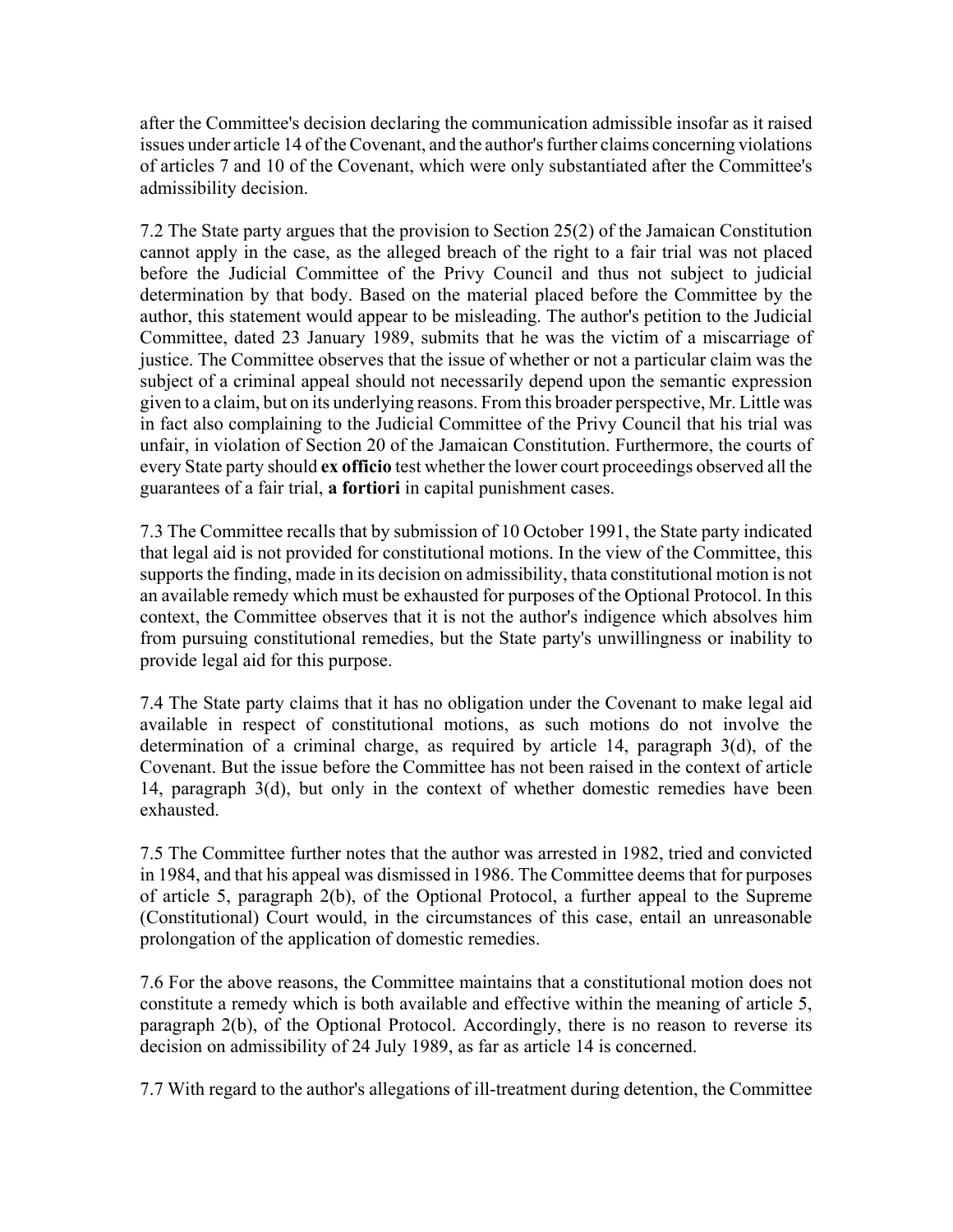notes that the substantiation thereof was not submitted by the author until after the Committee's decision declaring the communication admissible with respect to article 14 of the Covenant. Moreover, the Committee observes that the issues concerning the conditions of detention on death row and the question whether prolonged detention on death row constitutes inhuman and degrading treatment were not placed before the Jamaican courts, nor brought before any other competent Jamaican authority. Since domestic remedies in this respect have not been exhausted, the Committee is precluded from considering these allegations on the merits.

8.1 With respect to the alleged violation of article 14, three issues are before the Committee: (a) whether the judge's instructions to the jury violated the author's right to a fair trial; (b) whether the author had adequate time and facilities for the preparation of his defence, and (c) whether any violation of the Covenant ensued from the Court of Appeal's failure to issue a written judgment after dismissing his appeal.

8.2 In as much as the alleged inadequacy of, and mistakes in, the judge's instructions to the jury are concerned, the Committee reiterates that it is generally for the appellate courts of States parties to the Covenant to evaluate the facts and evidence in any particular case. It is not in principle for the Committee to make such an evaluation or to review specific instructions to the jury, unless it can be ascertained that said instructions were clearly arbitrary or amounted to a denial of justice, or that the judge manifestly violated his obligation of impartiality. On the basis of the material placed before it, the Committee finds no evidence that the author's trial suffered from such defects.

8.3 The right of an accused person to have adequate time and facilities for the preparation of his defence is an important element of the guarantee of a fair trial and a corollary of the principle of equality of arms. In cases in which a capital sentence may be pronounced, it is axiomatic that sufficient time must be granted to the accused and his counsel to prepare the defence for the trial; this requirement applies to all the stages of the judicial proceedings. The determination of what constitutes "adequate time" requires an assessment of the individual circumstances of each case. In the instant case, it is uncontested that the author did not have more than half an hour for consultation with counsel prior to the trial and approximately the same amount of time for consultation during the trial; it is further unchallenged that he was unable to consult with counsel prior to and during the appeal, and that he was unable to instruct his representative for the appeal.

8.4 On the basis of the material placed before it, and bearing in mind particularly that this is a capital punishment case and that the author was unable to review the statements of the prosecution's witnesses with counsel, the Committee considers that the time for consultation was insufficient to ensure adequate preparation of the defence, in respect of both trial and appeal, and that the requirements of article 14, paragraph 3(b), were not met. As a result, article 14, paragraph 3(e), was also violated, since the author was unable to obtain the testimony of a witness on his behalf under the same conditions as testimony of witnesses against him. On the other hand, the material before the Committee does not suffice for a finding of a violation of article 14, paragraph 3(d), in respect of the conduct of the appeal: this provision does not entitle the accused to choose counsel provided to him free of charge,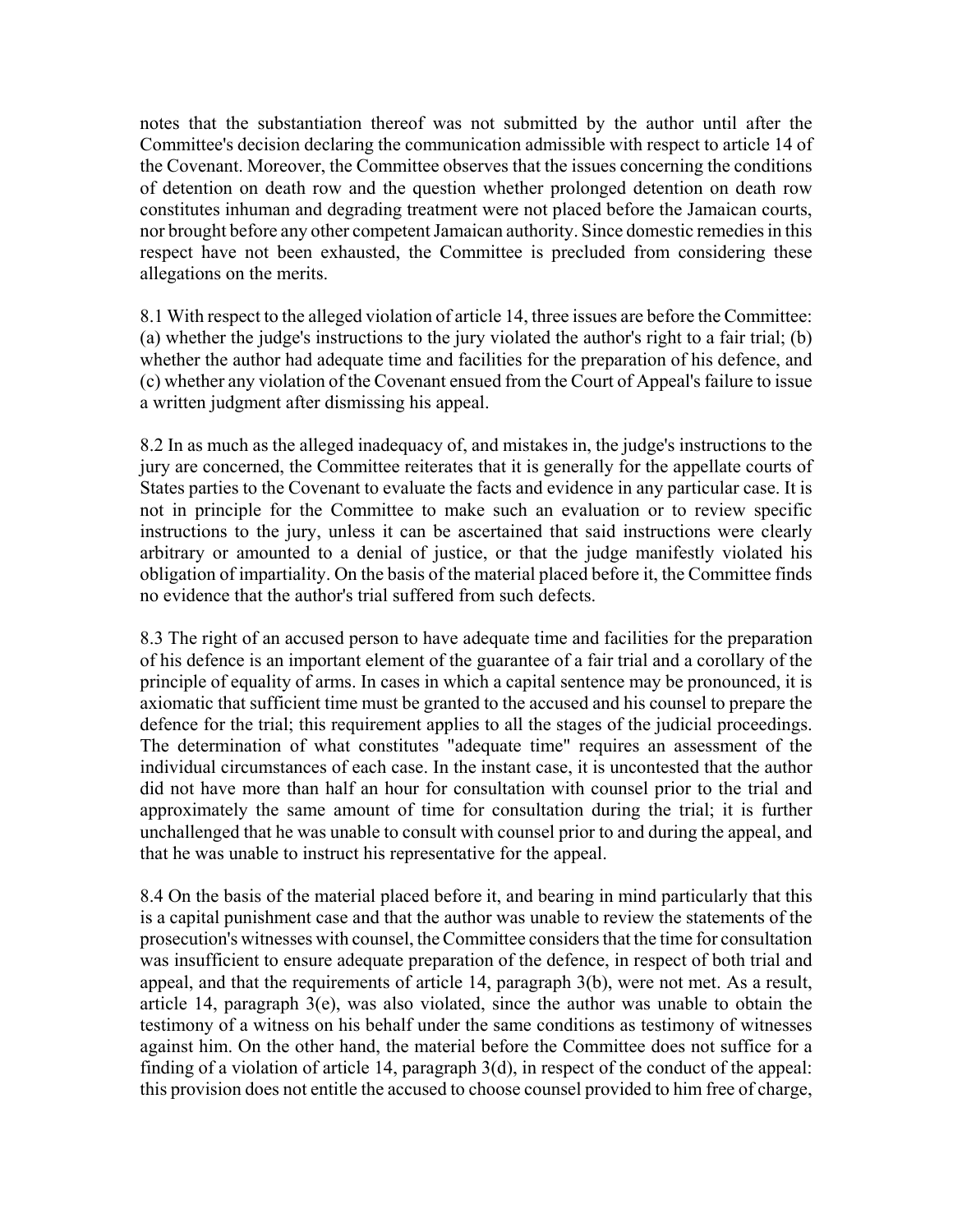and while counsel must ensure effective representation in the interests of justice, there is no evidence that author's counsel acted negligently in the conduct of the appeal itself.

8.5 It remains for the Committee to decide whether the failure of the Court of Appeal of Jamaica to issue a written judgment violated any of the author's rights under the Covenant. Article 14, paragraph 5, of the Covenant guarantees the right of convicted persons to have the conviction and sentence reviewed "by a higher tribunal according to law". In order to enjoy the effective exercise of this right, a convicted person is entitled to have, within a reasonable time, access to written judgments, duly reasoned, for all instances of appeal. To the extent that the Jamaican Court of Appeal has not, more than five years after the dismissal of Mr. Little's appeal, issued a reasoned judgment, he has been denied the possibility of an effective appeal to the Judicial Committee of the Privy Council, and is a victim of a violation of article 14, paragraph 5, of the Covenant.

8.6 The Committee is of the opinion that the imposition of a sentence of death upon conclusion of a trial in which the provisions of the Covenant have not been respected constitutes, if no further appeal against the sentence is possible, a violation of article 6 of the Covenant. As the Committee noted in its General Comment 6(16), the provision that a sentence of death may be imposed only in accordance with the law and not contrary to the provisions of the Covenant implies that "the procedural guarantees therein prescribed must be observed, including the right to a fair hearing by an independent tribunal, the presumption of innocence, the minimum guarantees for the defence, and the right to review of conviction and sentence by a higher tribunal".<sup>7</sup> In the present case, since the final sentence of death was passed without having met the requirements for a fair trial set out in article 14, it must be concluded that the right protected by article 6 of the Covenant has been violated.

9. The Human Rights Committee, acting under article 5, paragraph 4, of the Optional Protocol to the International Covenant on Civil and Political Rights, is of the view that the facts before the Committee disclose a violation of article 14, paragraphs 3(b), (e), and 5, the latter read in conjunction with paragraph 3(c), and consequently of article 6 of the Covenant.

10. In capital punishment cases, the obligation of States parties to observe rigorously all the guarantees for a fair trial set out in article 14 of the Covenant admits of no exception. The Committee is of the view that Mr. Aston Little, a victim of violations of article 14, and consequently of article 6, is entitled, according to article 2, paragraph 3(a), of the Covenant, to an effective remedy, in this case entailing his release; the State party is under an obligation to take measures to ensure that similar violations do not occur in the future.

11. The Committee would wish to receive information, within ninety days, on any relevant measures taken by the State party in respect of the Committee's Views.

[Done in English, French, Russian and Spanish, the English text being the original version.]

Footnotes